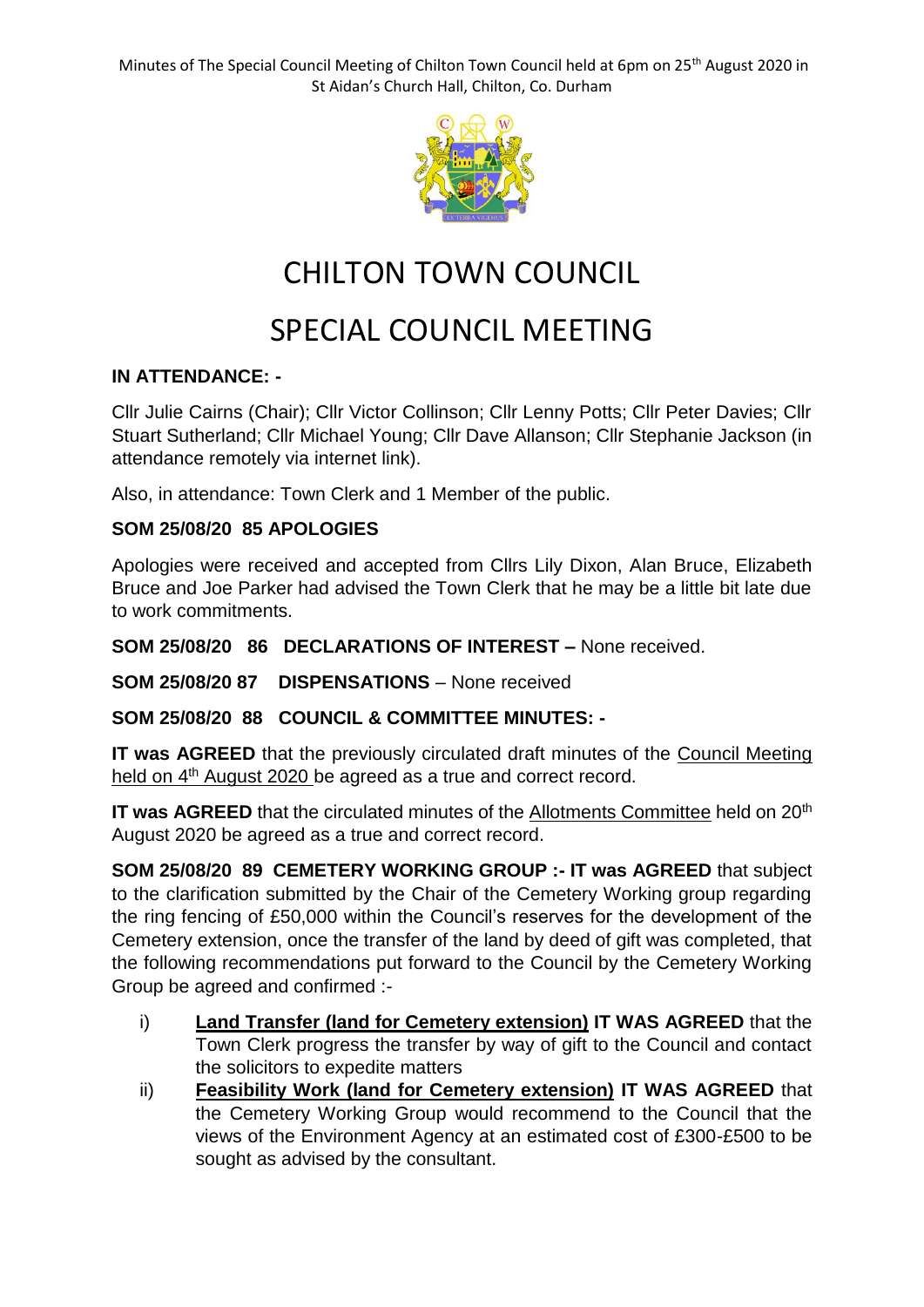Minutes of The Special Council Meeting of Chilton Town Council held at 6pm on 25<sup>th</sup> August 2020 in St Aidan's Church Hall, Chilton, Co. Durham

iii) **Memorial Testing IT WAS AGREED** that the Cemetery Working Group would recommend to the Council:-

a)That the Town Clerk make further enquiries of another company based in Consett to see if their charges were competitive. **AND**

b)That the Town Clerk would make enquiries of the relevant professional bodies to see if it would be possible to run a Memorial Stability Testing Course "in-house" so that our Grounds Maintenance Contractor and his Staff and other Cemetery Staff from neighbouring authorities could attend.

iv) **Cemetery Records Storage IT WAS AGREED** that the Cemetery Working Group would recommend to the Council that a suitably sized and fire rated cabinet be purchased.

v) **Staff and Member Training** Following discussion about the training required for the Town Clerk and the Office Manager on the Cemetery software system, **IT WAS AGREED** that the Cemetery Working Group would recommend to the Council that

a) Arrangements be put in place to have the Town Clerk and the Office Manager fully trained, in house on the full range of Cemetery software and that if necessary to ensure the effectiveness of the training that the office should be closed **AND**

b) That the Town Clerk make enquiries about Chilton Town Council hosting a Cemetery Management And Transfer of Exclusive Rights Of Burial Course so that Officers and Members and Contractors from other burial authorities can attend.

### vi). **Cemetery Budget Fees and Charges**

**IT WAS AGREED** that the Cemetery Working Group would recommend to the Council that during the 21/22 Budget Setting Process that :-

a) There would be a full review of current Cemetery Fees and Charges undertaken with a benchmarking exercise of the fees of other local burial authorities.

b) That consideration be given to levying a fee for the associated paperwork and drafting of Statutory Declarations and Deeds of Assignment or Renunciation required in connection with the Transfer of an Exclusive Right of Burial.

c) Budget Provision be made for the tree survey and memorial stability testing and remediation.

d) That on completion of the land transfer to the Council of the land for the Cemetery extension that £50K be identified and ringfenced in the 21/22 to fund the future costs associated with the creation of the Cemetery extension.

### vii). **Pest Control**

**IT WAS AGREED** that as this was a potential health and safety risk that the Town Clerk should use her delegated authority to advertise as soon as possible for a suitably qualified and insured individual to deal humanely with the pest of rabbits.

### viii) **Memorial Management Issues and Rules**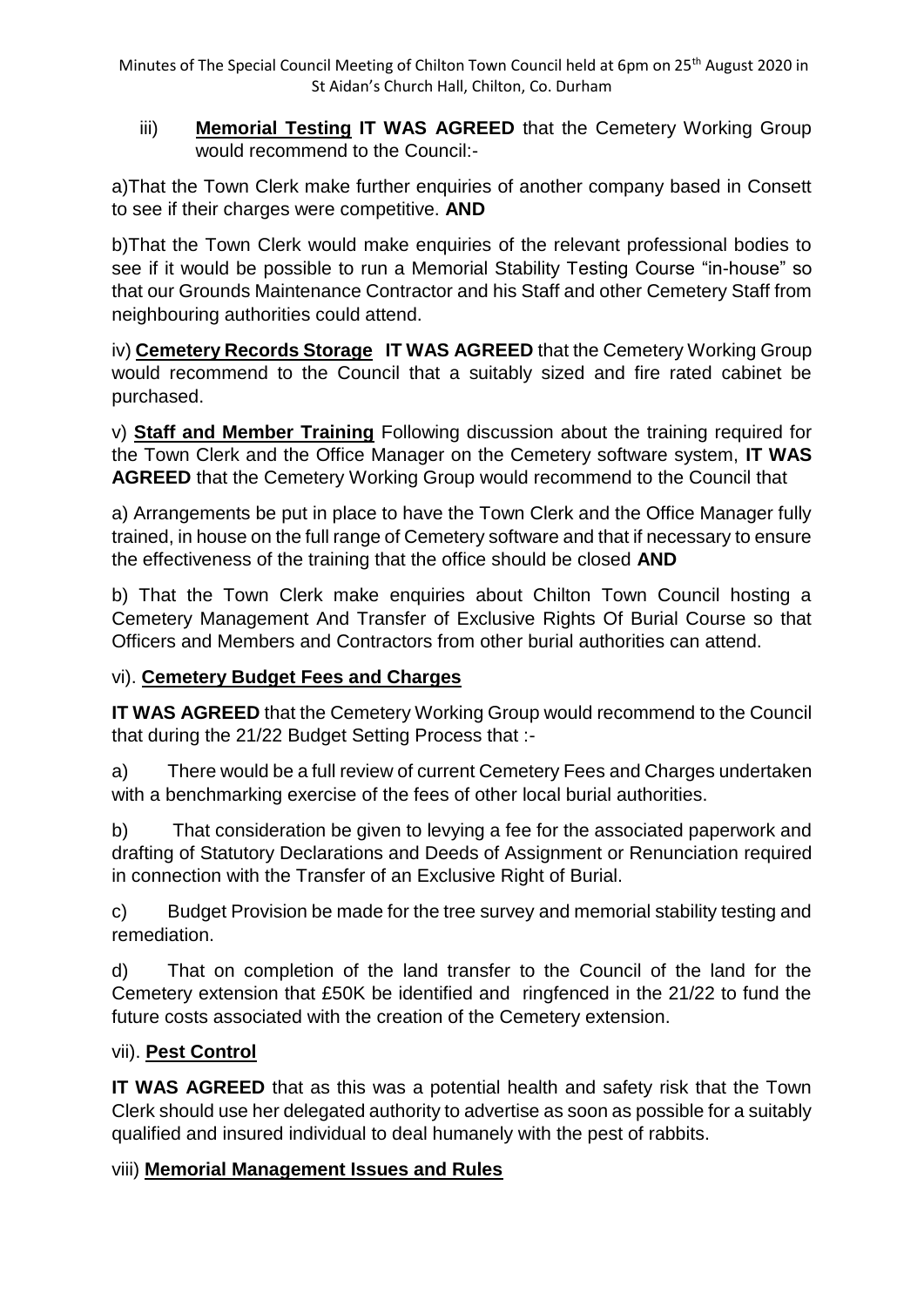The Town Clerk circulated photographs of a grave that did not comply with our Cemetery rules, making it difficult and dangerous for the Grounds Maintenance Contractor to cut the grass. IT WAS AGREED to recommend to Council that notices be placed within the Cemetery advising families of the rules and that the family inquestion be written to and invited in to speak to the Town Clerk and Cllrs Young and Cairns, so that the situation could be sensitively explained.

### ix) **Request for CCTV on the Cemetery Main gate**

**IT WAS AGREED** to recommend to Council that this request be declined at this stage.

### **SOM 25/08/20 90 COVID 19 IMPACT ON FORTHCOMING TOWN COUNCIL HOSTED AND MANAGED / FACILITATED EVENTS**

**It was AGREED** that the Town Clerk would investigate the costs of Zoom purchase and to see if training could be arranged via CDALC so that if necessary remote/hybrid meetings could take place.

In relation to the following specific events: -

**REMEMBRANCE DAY & REMEMBRANCE SUNDAY It was AGREED** that the Town Clerk would proceed with the Road Closure application and that discussions would take place with Rev. Gary Norman as to whether the Church Service would proceed as normal.

**FIREWORKS DISPLAY** The Town Clerk confirmed that all other Town Council's locally had cancelled their event as a result of the Covid 19 restrictions on large gatherings of people and **It was AGREED** with a heavy heart and sadness, that this years Fire work display would have to be cancelled.

**CHRISTMAS LIGHT SWITCH ON EVENT** Following discussion on this matter, and taking into account the Government Guidance in relation to large gatherings of people **IT was AGREED** that the Christmas lights would be erected and switched on as normal but that there would be no related planned event because of Covid 19 restrictions. **IT was also AGREED** that the Town Council would work in partnership with Santa Claus and his Elves to ensure that something special happened for the boys and girls of Chilton Parish that they can enjoy from the safety and comfort of their own homes.

### **SOM 25/08/20 91 EXCLUSION OF THE PRESS & PUBLIC**

**IT WAS AGREED that in accordance with Paragraph 1(2)of the Public Bodies (Admission to Meetings) Act 1960 that the press and public shall be excluded from the meeting during the consideration of the remaining items on the grounds that publicity would be prejudicial to the public interest due to the confidential nature of the business transacted**.

Consideration was given to the usual invoice raised by the Citizens Advice Bureau for the additional services they deliver in Chilton. Notwithstanding that the service had to be by way of telephone because of Covid 19 **IT was AGREED** that the Town Clerk should pay the invoice.